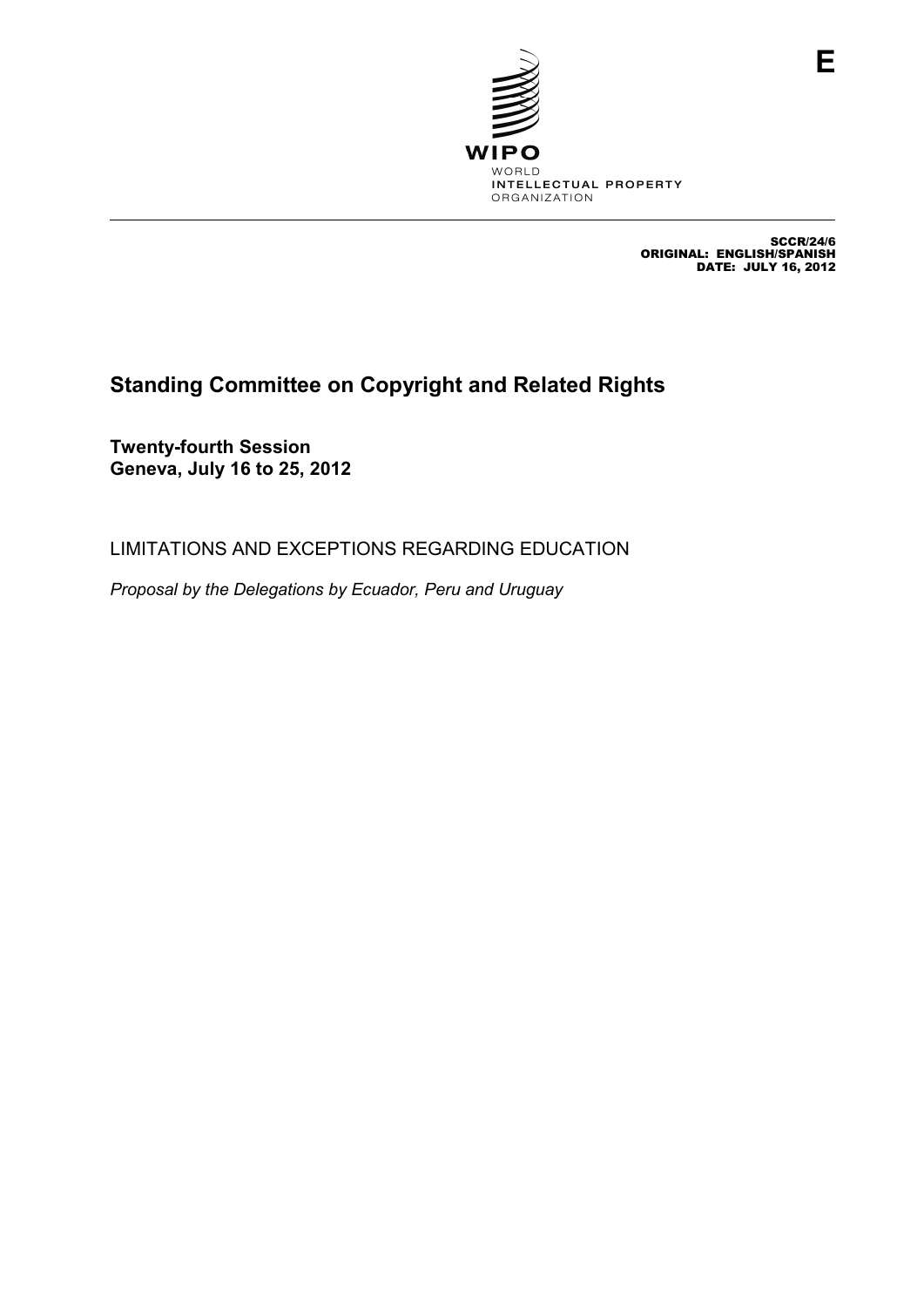## CONSIDERING:

- (a) The conclusions of the Twenty-first Session of the Standing Committee on Copyright and Related Rights (SCCR), at which a program of work was agreed on limitations and exceptions for the period 2011-2012: to work towards an appropriate international legal instrument or instruments, taking into account the proposals already tabled or any additional submissions, including those referring to education.
- (b) That said program stipulates that "the Committee will undertake text-based work on appropriate exceptions and limitations for libraries, archives, educational, teaching and research institutions, and persons with other disabilities".
- (c) The complex nature of this task in the educational sphere owing to the shortcomings affecting national legislations, as highlighted by the studies carried out on exceptions and limitations for education commissioned by the WIPO Secretariat, documents SCCR/19/8 and SCCR/19/4, among others, which demonstrate the need to update legislations in this regard, in particular, in order to address appropriately the challenges presented by the digital environment in the field of education, with specific focus on the importance of ensuring effective distance learning.
- (d) The willingness of the proponents to add to and improve the proposals on exceptions and limitations in the field of education put forward to this Committee by the Member States of the African Group, as well as any further proposals that might be put forward by other States.
- (e) Taking into account the renewed capacity of the World Intellectual Property Organization (WIPO) to conclude agreements, as demonstrated by the success of the Beijing Diplomatic Conference on the Protection of Audiovisual Performances.

The Delegations of Ecuador, Peru and Uruguay have the honor of proposing that a general and flexible obligation be established, under which the Member States of this Organization would update their exceptions and limitations in order to provide adequate protection for the development of educational activities, both at the national and international levels. This proposal could be discussed at the Twenty-fourth Session of the Standing Committee on Copyright and Related Rights under the agenda item "Limitations and exceptions: educational and research institutes".

The proposal (contained in the annex to this document) should not in any case be considered to be a comprehensive solution to the issue of exceptions and limitations concerning education. Said solution could be complemented with the definition of those activities deemed to form a vital part of a harmonized minimum within the international standards framework that would, in particular, allow for the cross-border exchange of content for educational purposes, certain clarifications concerning the scope of the flexibilities available within the multilateral framework and provisions applying specifically to developing nations.

However, in order to ensure that the discussion concerning the nature of the instrument does not hinder efforts to reach a possible consensus regarding the substantive content of the provisions during this Twenty-fourth Session of the Standing Committee, it is proposed that, with regard to this point, the program of work should first of all envisage an analysis of the texts put forward by the members of the Committee grouped together in "clusters". Such an approach, would, in due course, make possible agreement on the type of instrument or instruments reflecting the content of said proposals.